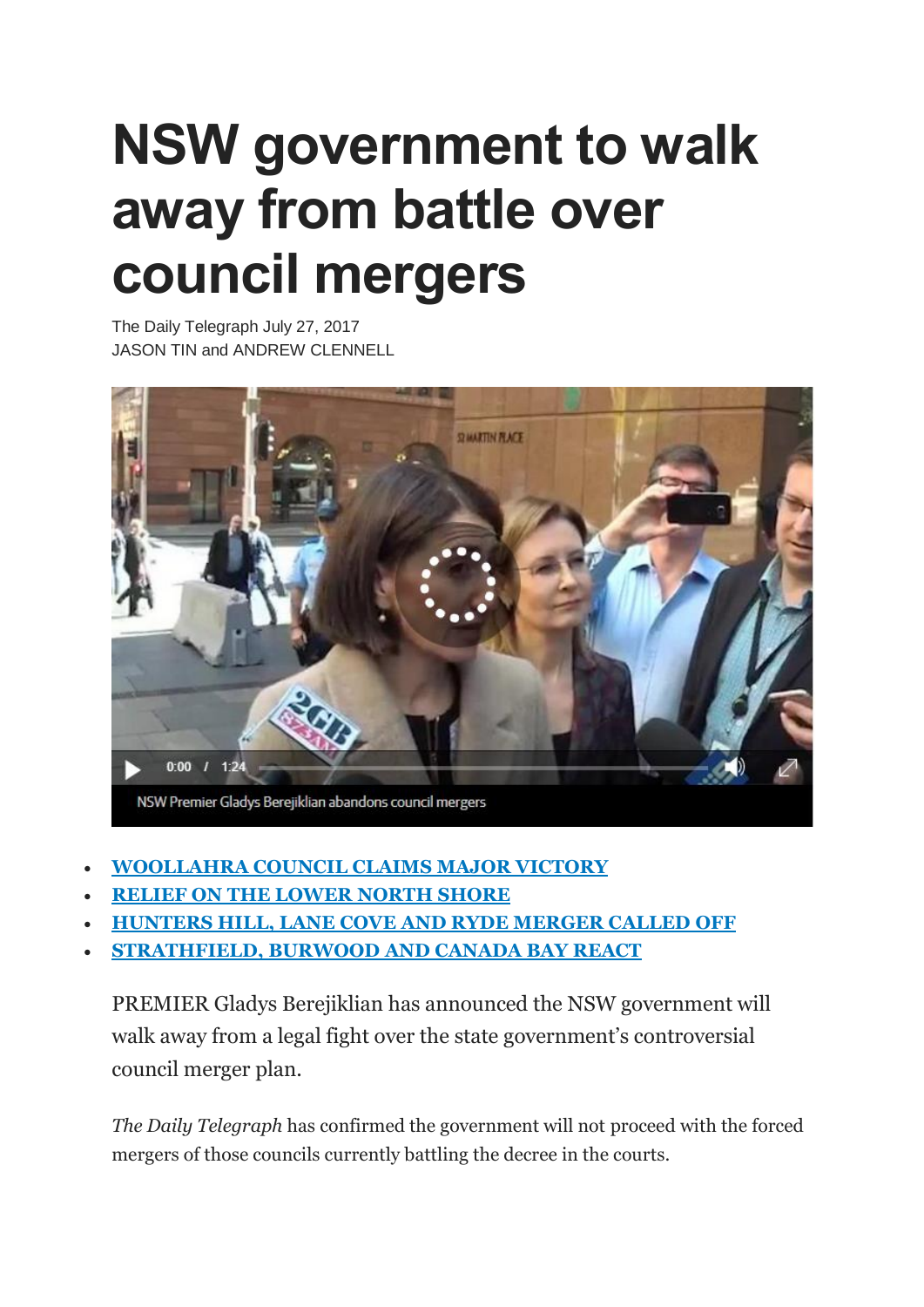In a statement released by Local Government Minister Gabrielle Upton today, she says: "Due to the protracted nature of current legal challenges and the uncertainty this is causing taxpayers, those council amalgamations currently before the courts will not proceed."



*The Premier defended the government's latest backflip, saying it was the right thing to do. Picture: Paul Miller*

The Premier defended the government's latest backflip, saying it was the right thing to do.

"I believe in the government's policy position," Ms Berejiklian said.

"There's no doubt implementation could've been better, I'll say that from the outset.

"But I'm also someone who went to a by-election on this policy knowing that the local economy was not supportive of this decision."

Ms Berejiklian said it was up to councils themselves to work out how to handle costs associated with their challenges.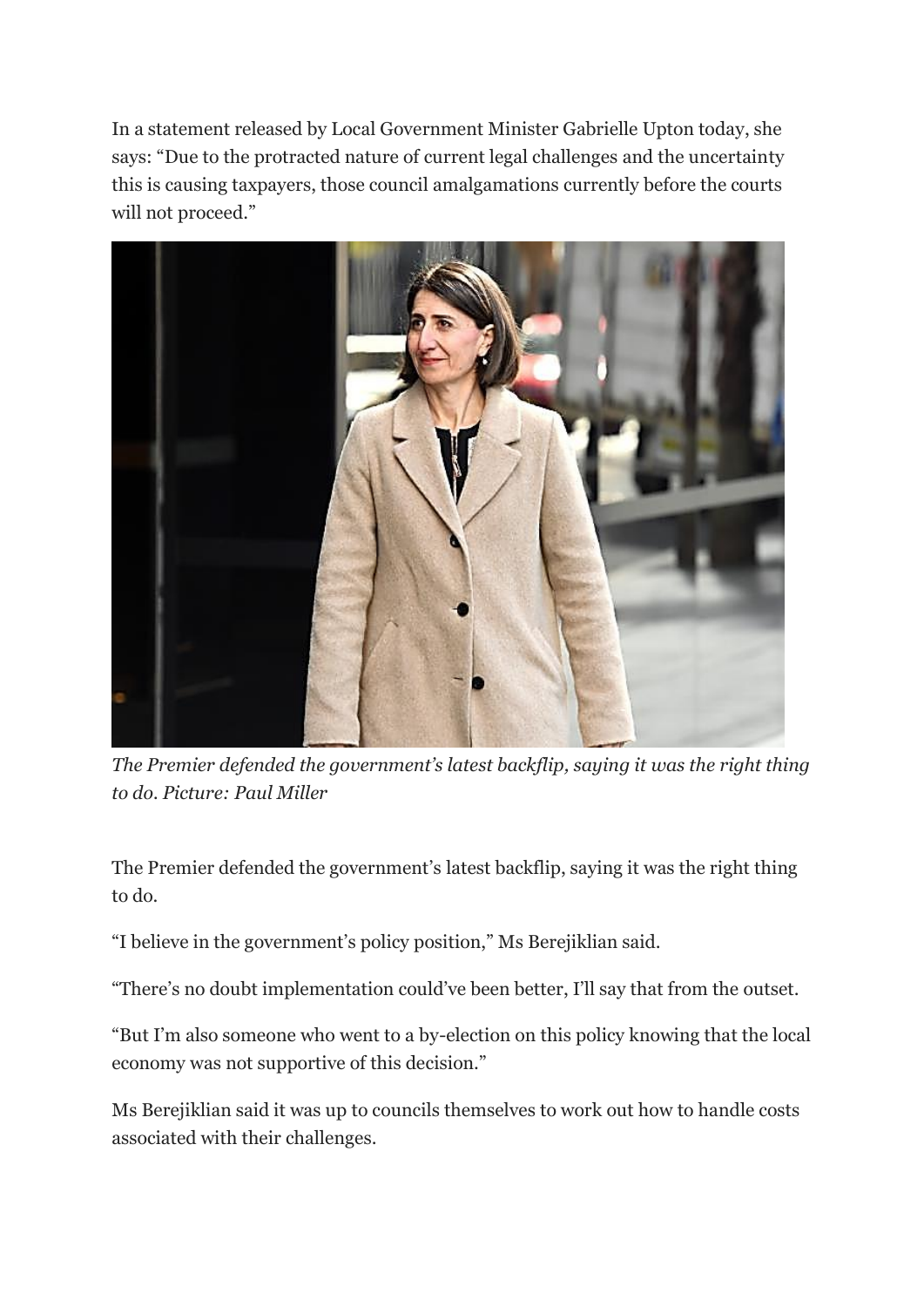"If councils have taken up the decision to go to court on the behalf of ratepayers, that's a matter for them, it's not my problem."

The Premier said she would have still preferred to proceed with the mergers.

"This is a decision that's weighed heavily on the government and if I'd had my way, we would've seen those merge proposals move forward," she said.



Ms Berejiklian tried to frame the issue as a matter of "conscience", saying the court processes had stretched on "much longer" than the state had anticipated.

"I am taking this decision because it's providing certainty for communities," she said.

"How could we in good conscience say to communities 'Go to the poll on September 9, but there's a risk you might not end up with who you voted for'."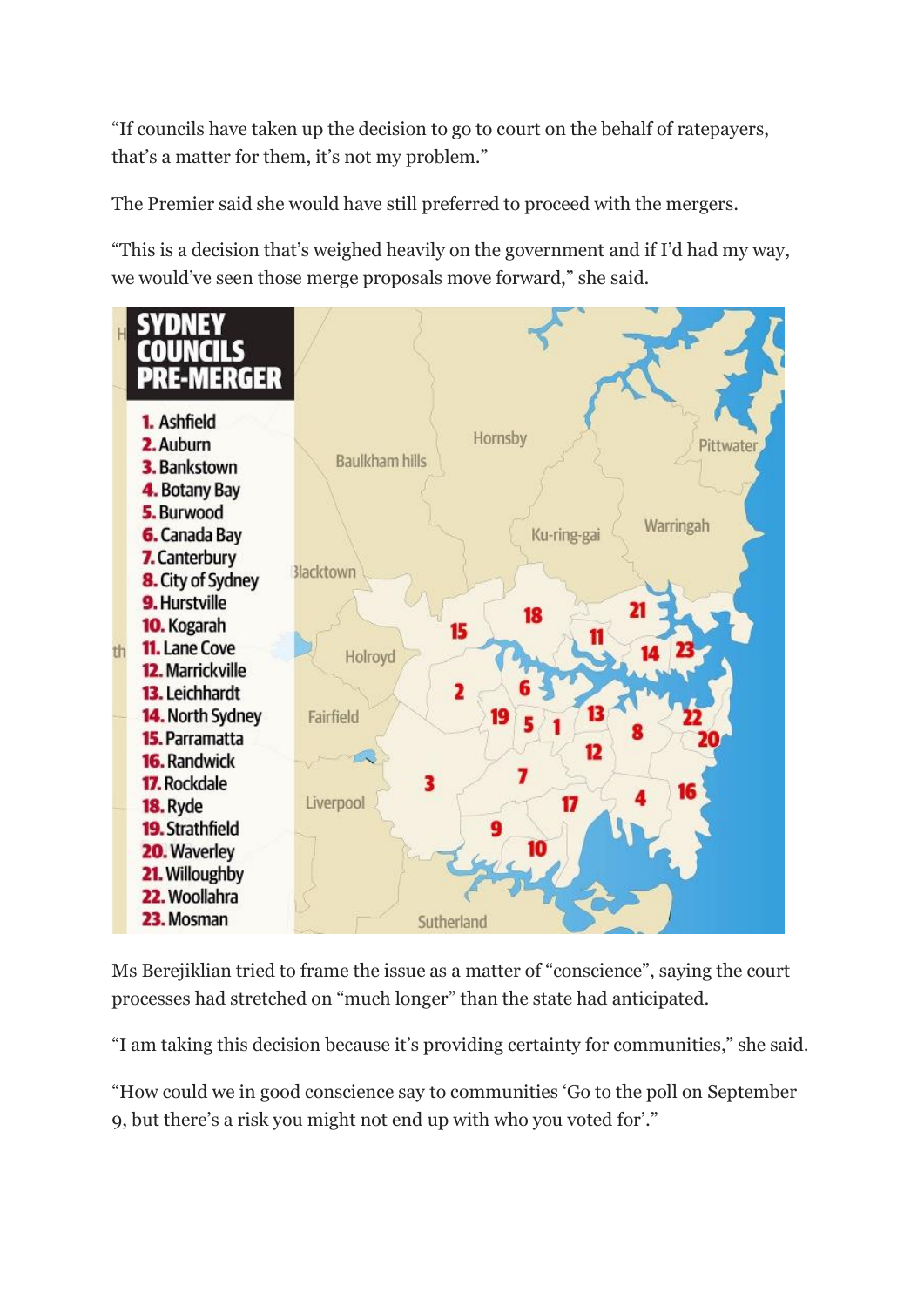She also declared: "I'm someone who does not have an ego. I will make decisions that are in the best interests of the community, even if it means sometimes as leader you do have to take responsibility.

"That's what leaders do, they step up, determine what is in the best interests of their community and move forward."



*Woollahra Council was fighting a merger with Waverley and Randwick. Picture: Justin Lloyd*

Former Leichhardt mayor Darcy Byrne, is running for Labor for the position of mayor of the Inner West council, which Leichhardt was merged into.

"The whole amalgamation process has been a partisan rort by the Liberal Party," he said.

"People in non-Liberal seats have been forcibly amalgamated and had their democracy abolished while wealthy, blue ribbon areas are now protected.

"This shows yet again why we need an election now and to urgently restore the voices of local residents."

Meanwhile, the Property Council blasted the government, calling today a "disappointing day for NSW".